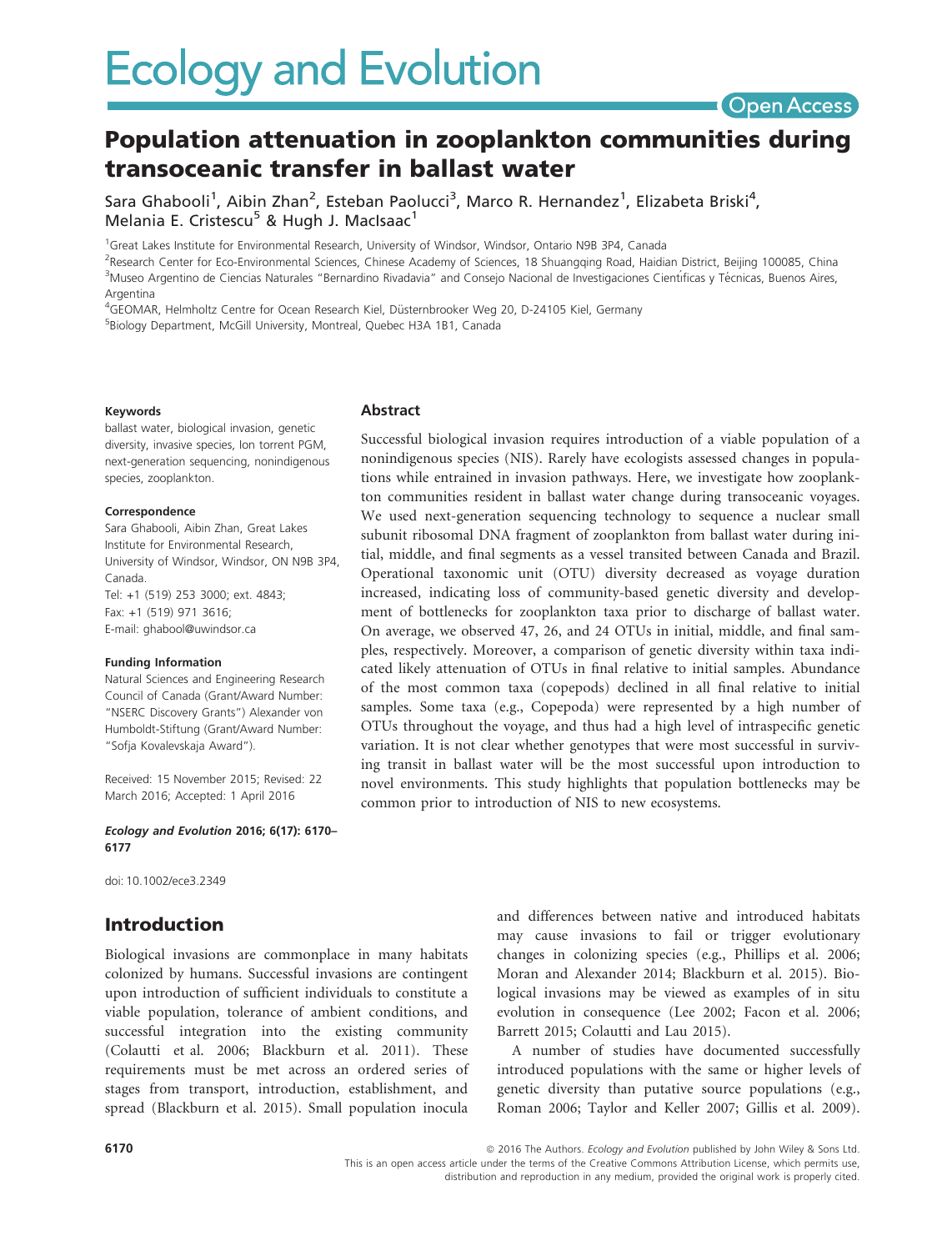Enhanced genetic diversity may result from high propagule pressure (i.e., number of introduced individuals), particularly if it involves admixis from more than one source population (Roman and Darling 2007; Muirhead et al. 2008). In seemingly rare instances, small population size may be beneficial if some of the introduced individuals carry genotypes preadapted to the novel environment (e.g., Lavergne and Molofsky 2007). More typically, however, attenuation of propagules during transportation may result in small population inocula, with population genetic bottlenecks resulting from either losses during transportation or immediately upon introduction (see Roman and Darling 2007). Loss of genetic diversity can be fatal for introduced populations if they are unable to respond to selective pressures in the new region (e.g., Dlugosch and Parker 2008; Dlugosch et al. 2015). Impoverished genetic diversity also may result from postestablishment processes, notably genetic drift and selection in the new environment (e.g., Koskinen et al. 2002; Lee et al. 2007).

Few studies have focused on dynamics that occur while nonindigenous species (NIS) are carried by the invasion pathway (Olenin et al. 2000; Ruiz et al. 2000; Wonham et al. 2001; Briski et al. 2014). This dearth of research is surprising given that principal aquatic invasion pathways such as ships' ballast water and hull fouling each may carry dozens or more species at once (Sylvester et al. 2011; Briski et al. 2013). Wonham et al. (2001) found more than 50% loss of plankton taxa in ballast water of an ocean-going vessel that travelled from Hadera, Israel to Baltimore, USA, during a 16-day voyage, while Briski's et al. (2014) conceptual model of community dynamics during transportation indicates loss of 80–99% of individuals per species depending of taxonomic group during 25 days of transport in ships' ballast tanks. The endpoint for ballast populations that have suffered severe demographic decline could be local extirpation. Examination of community dynamics during transport may help determine whether bottlenecks in NIS populations develop before and/or after introduction.

Detecting species present at very low population density can be highly problematical, although advances in genetic technologies may assist researchers in this endeavor (Jerde et al. 2011; Zhan and MacIsaac 2015). The growing use of next-generation sequencing (NGS) is one such technology that may be employed in biodiversity studies (Hajibabaei et al. 2011; Zhan et al. 2013). For example, Zhan et al. (2013) determined that NGS could detect individual larvae or fragments down to  $10^{-5}$ % biomass contribution in plankton samples, far below traditional microscopical analysis. Here, we use NGS to assess community changes in zooplankton entrained in ballast water of vessels moving from Canada to Brazil. We assess temporal changes in zooplankton community and determine the severity of population attenuation and whether genetic bottlenecks may have resulted in consequence prior to ballast water discharge.

### Materials and Methods

We assessed zooplankton community dynamics in a vessel moving from Canada to Brazil during voyages in July, September, and October 2012 (Fig. 1). Two ballast tanks (three tanks for the second voyage) were sampled at the beginning, middle, and prior to the end of the voyage when mandatory ballast water exchange (BWE) occurred. Middle samples were not taken in voyage three due to inclement weather. In total, 19 ballast water samples were collected during the three voyages. Equal volumes of water were pumped from three different depths in each ballast tank and combined to achieve a total sample volume of 1000 L, following which it was processed through a  $35-\mu m$  plankton net. Filtered samples were transferred to 95% ethanol and stored at cool temperature on the vessel, and later processed in the lab.



Figure 1. Voyage routes and the sampling locations at the initial (int), middle (mid), and final (fin) point of the experiment.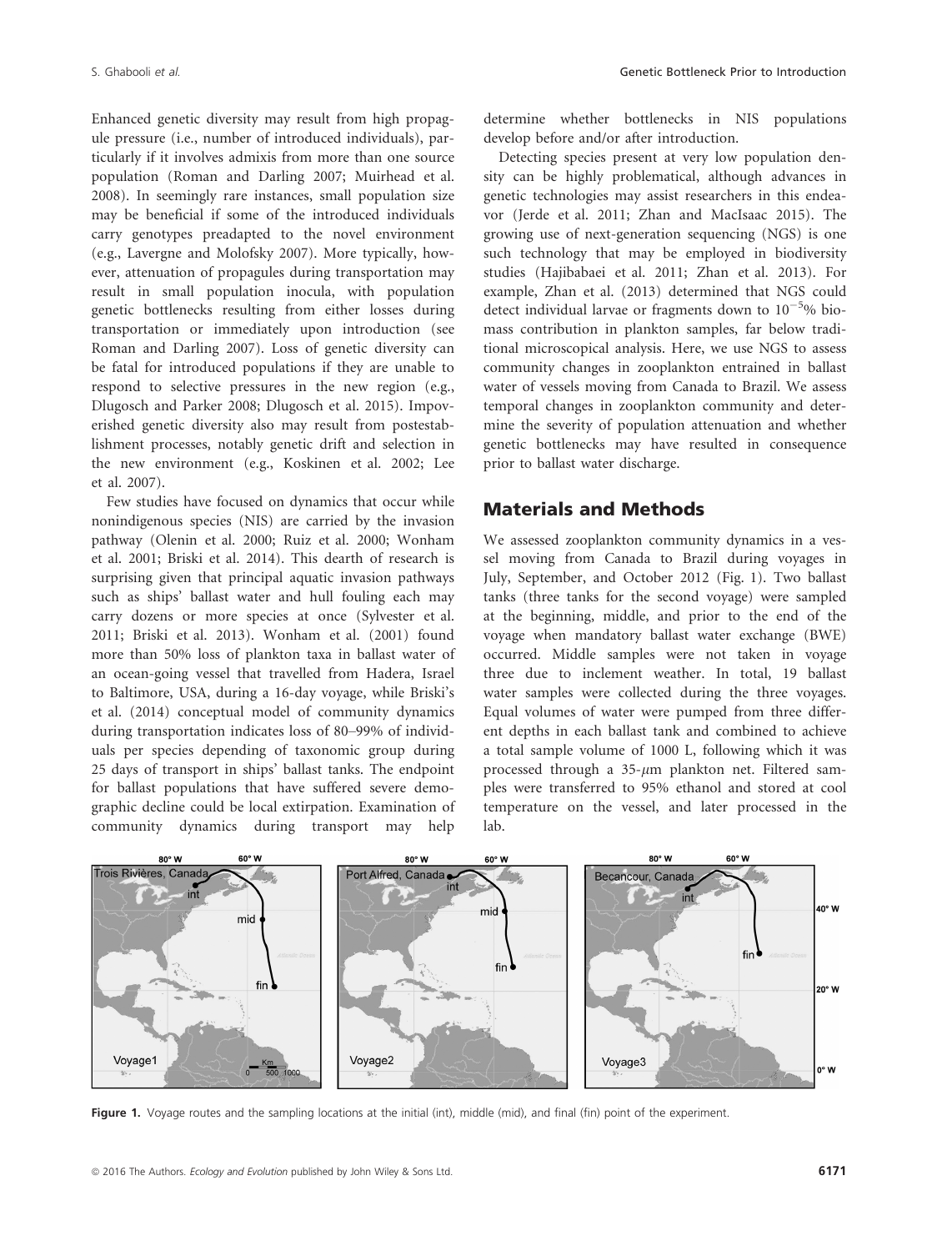### Zooplankton community genetic composition

Ethanol-preserved samples (~60 mL) were shaken to randomize the distribution of plankton. Two replicates of 1.5 mL were taken from each preserved sample using eppendorf tubes. Tubes were centrifuged at 9279.4 g to remove ethanol. Total genomic DNA was extracted from each sample using DNeasy Blood and Tissue Kit (Qiagen Toronto, ON, Canada). Extracted DNA was PCR-amplified using the primer pair Uni18S (5'-AGGGCAA-KYCTGGTGCCAGC-3')—Uni18SR (5'-GRCGGTATCTR ATCGYCTT-3') spanning the hypervariable V4 region of nuclear small subunit ribosomal DNA (nSSU rDNA) (Zhan et al. 2014). A 25  $\mu$ L PCR cocktail contained 100 ng of genomic DNA,  $1 \times PCR$  buffer, 2 mmol/L of  $Mg^{2+}$ , 0.2 mmol/L of dNTPs, 0.4  $\mu$ mol/L of each primer, and 2U of Taq DNA polymerase (Genscript). PCR cycling parameters consisted of an initial denaturation step at 95°C for 5 min, followed by 25 cycles of 95°C for 30 s, 50°C for 30 s, 72°C for 90 s, and a final elongation step at 72°C for 10 min. Two PCR replicates were prepared for each sample. Samples were prepared for amplicon sequencing on an Ion Torrent Personal Genome Machine (PGM) according to the manufacturer's protocols.

Raw sequences obtained from Ion Torrent PGM were trimmed (e.g., homopolymer ≤8, maximum number of ambiguous nucleotides  $= 0$ ) using the software Mothur v. 1.31.2 (Schloss et al. 2009). The UPARSE v7.0.1001 pipeline was used to remove chimeric sequences and errors/ artifacts with the default settings (Edgar 2013). The resulting sequences were clustered into similarity-based operational taxonomic units (OTUs) at a cutoff value of 3% divergence (Kunin et al. 2010; Edgar 2013). Taxonomic status of OTUs was defined by BLASTn queries against the GenBank database implemented in the pipeline Seed v.1.1.35 (Větrovsky and Baldrian 2013). OTUs with minimum query coverage of 70% and E-value  $\leq$ 10<sup>-70</sup> were used for downstream analyses. High levels of intraspecific genetic divergence and polymorphism increase the chance of error when comparing genetic diversity of different samples (Lee 2000; Brown et al. 2015). Hence, we defined taxa at the family level to avoid uncertainty in defining intraspecific genetic diversity (Fig. S1). Analysis of variance (one-way ANOVA) implemented in SPSS v.20 (SPSS Inc, Chicago, IL) was performed to investigate differences among average number of OTUs/sequences obtained from initial, middle, and final samples using a block design ANOVA and tanks as the blocking factor. Phylogenetic relationships of OTUs were reconstructed using neighbor-joining (NJ) analysis in MEGA v.4 (Tamura et al. 2007).

### Zooplankton community abundance

Numerical abundance of zooplankton present in ballast samples was enumerated after taking subsamples for DNA extraction. This was carried out to evaluate the results from genetic analysis. As not all taxa were present in all samples, we focused on the most abundant taxon (i.e., Copepoda). All copepods including nauplii were counted. To estimate OTUs of the larger sampling size (i.e., more tanks) based on findings from our sampled tanks, we calculated Chao-1, an estimator of species richness based on the number of rare species in a sample (Chao 1984; Chao and Shen 2003). Sample-based OTUs rarefaction curves were generated to determine whether a significant difference existed given our small sample size. Chao-1 estimates were calculated using SPADE software (Chao and Shen 2006), while rarefaction curves were generated with 5000 random iterations using ECOSIM (Gotelli and Entsminger 2006).

### Results

A total of 3,576,841 sequences were obtained from 19 samples taken from ballast tanks during the three voyages. After filtering and removing low-quality sequences, as well as removing sequences from other groups such as bacteria and algae, 3.10% of sequences were used for downstream analyses of zooplankton community. The number of obtained OTUs varied between 12 and 64 among samples (Table 1).

The number of OTUs decreased from the start to the end of each voyage, suggesting zooplankton die-off in ballast tanks (Fig. 2). The mean number of OTUs recovered from initial samples of all three voyages differed significantly from that found in the middle and final samples (ANOVA,  $F = 15.17$ ,  $P = 0.001$ ) (Fig. 3A), while trip differences (i.e., block effect) were not significant  $(F = 0.83, P = 0.574)$ (Table S2). Conversely, the mean number of sequences obtained from initial, middle, and final samples did not differ significantly (ANOVA,  $F = 1.19$ ,  $P = 0.345$ ), although a significant block effect was observed ( $F = 4.80$ ,  $P = 0.015$ ) (Table S2). These results indicate that differences in OTU depletion rate over time were not due to the number of recovered sequences (Fig. 3B).

Voyage one exhibited the highest loss of OTUs from initial to final samples, declining by 61.4% and 76.0% in tanks 1A and 1B, respectively (Table 1). In voyage two, attenuation was less severe, with losses of 14.2%, 33.3%, and 8.6% for tanks 2A, 2B, and 2C, respectively (Table 1). A small rebound in the number of OTUs was experienced at the end of the trip in tank 2A. There were slightly more OTUs in final samples than those collected at the midpoint of the trip (Table 1). In voyage three, 68.7% and 51.2% of OTUs were lost between initial and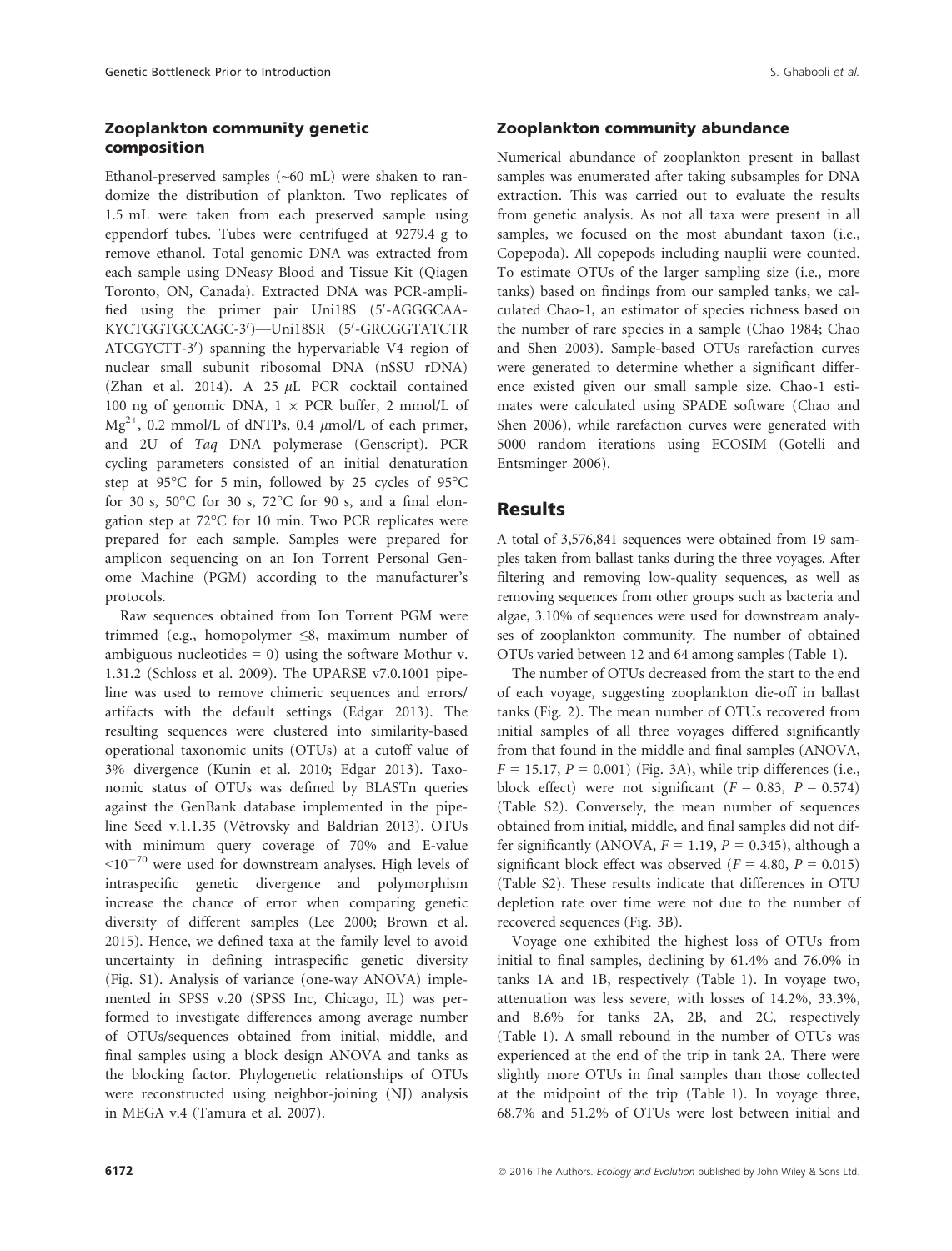Table 1. Operational taxonomic units (OTUs) and number of copepods recovered from three ballast tanks (A, B, and C) during three Atlantic voyages of a vessel. Each tank was sampled at the beginning, middle, and near the end of the voyage. Days refer to the time since start of the voyage when sampling was conducted.

| Tank | Sampling<br>period | Days | No. of<br><b>OTUs</b> | No. of<br>taxa<br>(Families) | No. of<br>copepods | No. of<br><b>OTUs</b><br>(copepods) |
|------|--------------------|------|-----------------------|------------------------------|--------------------|-------------------------------------|
| 1A   | Initial            | 0    | 57                    | 23                           | 5340               | 20                                  |
|      | Middle             | 4    | 30                    | 10                           | 4179               | 13                                  |
|      | Final              | 8    | 22                    | 10                           | 1050               | 10                                  |
| 1B   | Initial            | 0    | 50                    | 17                           | 1,1804             | 17                                  |
|      | Middle             | 3    | 28                    | 12                           | 1,1231             | 11                                  |
|      | Final              | 7    | 12                    | $\overline{7}$               | 2140               | 9                                   |
| 2A   | Initial            | 0    | 35                    | 18                           | 4058               | 15                                  |
|      | Middle             | 3    | 18                    | 10                           | 3005               | 10                                  |
|      | Final              | 7    | 30                    | 17                           | 1431               | 12                                  |
| 2B   | Initial            | 0    | 39                    | 18                           | 2500               | 18                                  |
|      | Middle             | 3    | 26                    | 14                           | 2221               | 17                                  |
|      | Final              | 7    | 26                    | 12                           | 896                | 16                                  |
| 2C   | Initial            | 0    | 46                    | 16                           | 3421               | 24                                  |
|      | Middle             | 3    | 30                    | 15                           | 2483               | 16                                  |
|      | Final              | 7    | 42                    | 23                           | 1762               | 27                                  |
| 3A   | Initial            | 0    | 64                    | 34                           | 1503               | 28                                  |
|      | Final              | 12   | 20                    | 12                           | 25                 | 5                                   |
| 3B   | Initial            | 0    | 41                    | 25                           | 1048               | 15                                  |
|      | Final              | 14   | 20                    | 15                           | 17                 | 8                                   |

final samples in tanks 3A and 3B, respectively (Table 1). The initial sample collected from tank 3A contained the highest number of OTUs (64) and recovered taxa (34 taxa) (Fig. 2, Table 1), while the final sample of tank 1B exhibited the lowest number of OTUs (12) and recovered only seven taxa (Fig. 2, Table 1). Some major groups such as copepods, molluscs, and protozoans appeared in all samples (Table 2). However, bryozoans, cnidarians, gastrotriches, nematodes, platyhelminthes, poriferans, and rotifers were present in only some samples (Table 2).

In voyage one, only 12 of the initial 27 taxa were present in final samples (Fig. S2). Copepods had the highest number of OTUs recovered in final samples of this voyage, representing six taxa (Fig. S2). Another six taxa were recovered (one bryozoa, two mollusca, and three protozoa) in final samples. Tetrahymenidae (Phylum: Ciliophora) was the only taxon represented by two OTUs and a single sequence in final samples of tank 1A and was not detected in previous samples of the voyage. We recovered 36 taxa from samples of voyage two, only four of which were not recovered from final samples, while 12 taxa (five copepoda, one mollusca, one cnidaria, and five protozoa) had a higher number of OTUs relative to initial samples (Fig. S3). The overall number of OTUs declined or remained the same in all major groups in this voyage, except for cnidarians which contained more OTUs in



Figure 2. Number of OTUs (total counts) recovered from initial, middle, and final samples. Three different ballast tanks were sampled: A (black line), B (gray line), and C (dashed line). Voyage 3 was sampled only at beginning and end.

final (4) than initial samples (3) (Fig. S3). In total, 38 taxa were obtained from initial samples of voyage three, 18 of which were not present in final samples. The number of OTUs declined over time in all groups, with protozoa and copepods containing the highest number of OTUs in final samples relative to other groups (Fig. S4).

Similar to the number of OTUs, the abundance of copepods declined from the start to the end of each voyage (Fig. 4). The initial sample collected from tank 1B contained the highest number of copepods  $(n = 11804)$ , while final sample of tank 3B had the lowest  $(n = 17)$ (Table 1). The highest and lowest number of copepod OTUs ( $n = 28$ ,  $n = 5$ ) was recovered from initial and final sample of tank 3A, respectively (Table 1). The mean number of copepods and their OTUs recovered from initial samples of all three voyages differed significantly from that found in the final samples (ANOVA,  $F = 5.02$ ,  $P = 0.020$ ;  $F = 4.09$ ,  $P = 0.036$ , respectively) (Fig. 4).

### **Discussion**

In current study, we assessed changes in zooplankton communities in ballast water during the course of three Atlantic voyages. Our findings indicate attenuation of broad zooplankton groups during each of the voyages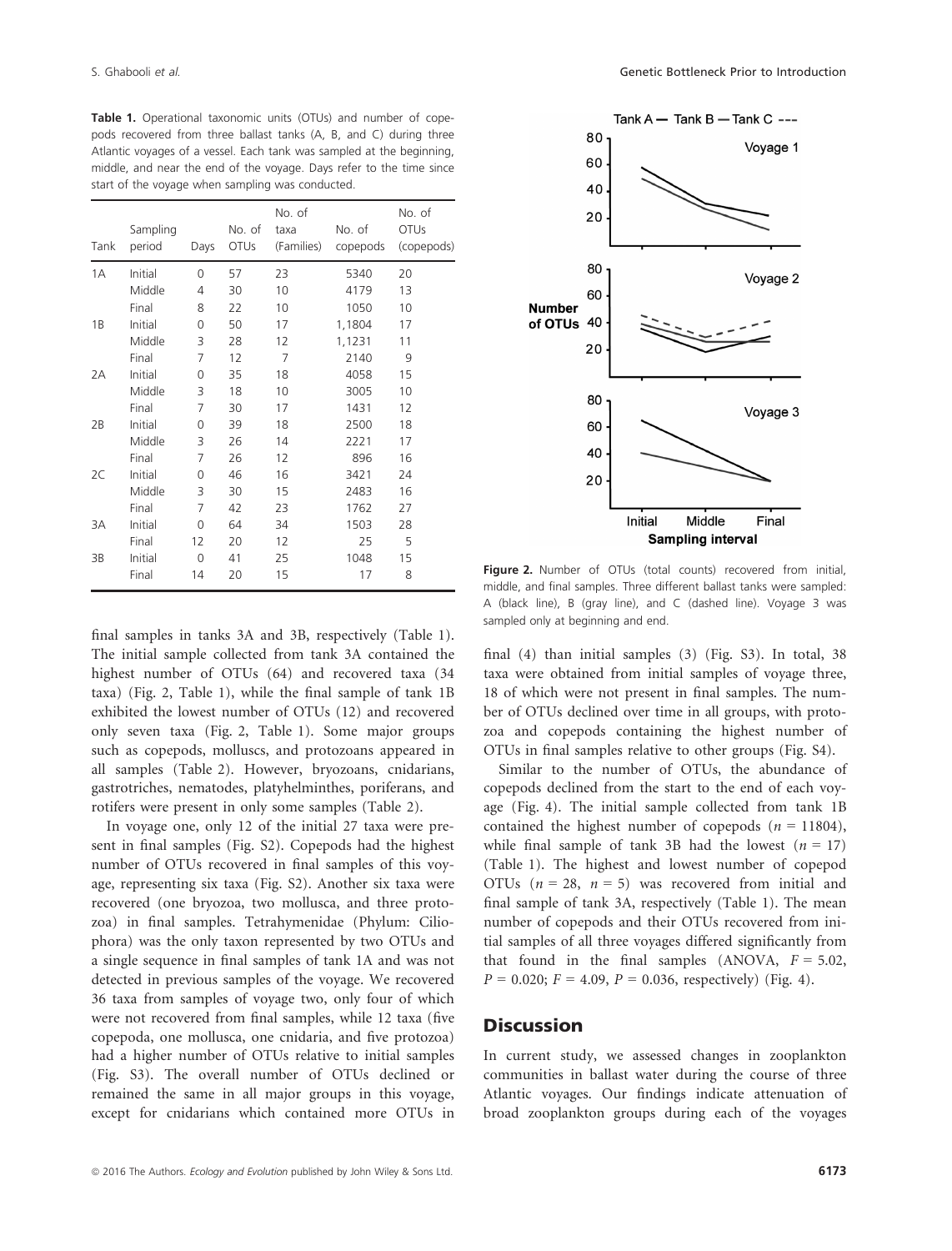(Figs S2–S4, Table 1). We also demonstrate that genetic diversity is lost prior to an introduction event, although results were taxon-specific as some species were detected for the first time toward the end of the voyage. Consistent with Wonham et al. (2001), we found that zooplankton species represented by OTUs and copepod abundance were reduced preintroduction and that not all taxa survive to the end of the voyage (Figs S2–S4, Table 1). Copepods, mollusks (veliger larvae), and protozoans were



**Figure 3.** Average  $(\pm SD)$  number of OTUs (A) and average  $(\pm SD)$ number of sequences (B) obtained from all initial (black bar), middle (gray bar), and final (white bar) samples. Groups that are significantly different are not joined by the same line above the bars.

dominant among groups whose genetic diversity did not decline during voyages.

The total number of OTUs decreased along each voyage, and initial samples contained taxa that were not recovered at the end of voyage (Table 2, Figs S2–S4). Thus, our findings suggest the development of a genetic bottleneck and loss of potential genetic diversity prior to introduction. The loss of diversity is generally perceived as a significant barrier to successful establishment that must be overcome at the initial stage of an invasion (Blackburn et al. 2011). However, our results suggest that the same barrier may also occur within species.

Voyage one samples exhibited the highest loss of OTUs (76% for tank 1B) from initial to final samples (Table 1). This high loss of OTUs relative to other voyages may be due to enhanced fluctuations in temperature and salinity during the sampling period (Table S1). Temperature decreased by 5.3°C from initial samples to middle samples and then increased by 7.2°C between middle and final samples. During the same voyage, mean salinity increased in middle samples (3.1 ppt) relative to initial ones (0.1 ppt) but then decreased to final samples (0.3 ppt) (Table S1). Such fluctuations in environmental characteristics could trigger physiological shock in some taxa with adverse effects on genetic diversity in zooplankton (e.g., Cervetto et al. 1999; Zajaczkowski and Legezynska 2001).

In contrast, voyage two exhibited the lowest loss in OTU number, ranging from 8.6% to 33.3% relative to initial samples. Environmental temperature increased by 15.9°C from initial to final sample periods, while salinity decreased after initial sampling and remained relatively constant thereafter (Table S1). We observed a high loss of OTUs (>50%) for both tanks during voyage three (Table 1). This voyage was the longest trip (12 and 14 days before taking final sample for tanks 3A and 3B, respectively), which lasted for 7 days before final sampling was conducted (Table 1). Temperature of ballast

Table 2. Number of OTUs recovered from ballast tanks (A, B, and C) for three Atlantic voyages after BLASTn query against GenBank nucleotide database. Numbers indicate results for 18S marker obtained from Ion Torrent Personal Genomic Machine at the initial (int), middle (mid), and final (fin) day of the voyage. Refer Table 1 for number of days between initial, middle, and final samples.

| Tank                                | Brvozoa                         | Cnidaria | Copepoda | Gastrotricha | Mollusca | Nematoda | Platyhelminthes | Porifera | Protozoa | Rotifera |
|-------------------------------------|---------------------------------|----------|----------|--------------|----------|----------|-----------------|----------|----------|----------|
| No. of OTUs per group (int/mid/fin) |                                 |          |          |              |          |          |                 |          |          |          |
| 1А                                  | 1/1/1                           |          | 20/13/10 | 2/0/0        | 18/11/8  |          | 1/0/0           | 1/0/0    | 14/5/3   |          |
| 1B                                  | 1/1/0                           | 1/1/0    | 18/11/9  | 1/0/0        | 21/8/2   | 1/0/0    | 1/0/0           |          | 6/7/1    |          |
| 2A                                  | 2/0/1                           | 0/1/1    | 15/10/12 | 1/0/0        | 3/3/3    | 1/0/1    | 1/0/0           |          | 10/4/11  | 2/0/1    |
| 2B                                  | 1/0/0                           | 1/1/1    | 18/17/16 |              | 4/3/3    | 1/0/0    | 1/1/0           |          | 12/3/6   | 1/1/0    |
| 2C                                  | 1/1/0                           | 0/0/2    | 24/16/27 | 2/0/0        | 5/3/3    | 1/0/1    |                 |          | 12/8/8   | 1/1/1    |
|                                     | No. of OTUs per group (int/fin) |          |          |              |          |          |                 |          |          |          |
| 3A                                  | 1/0                             | 1/0      | 28/5     | 2/1          | 4/1      | 2/0      | 2/0             |          | 20/13    | 4/0      |
| 3B                                  | 1/1                             |          | 15/8     | 2/1          | 3/2      | 2/1      | 2/0             |          | 11/5     | 5/2      |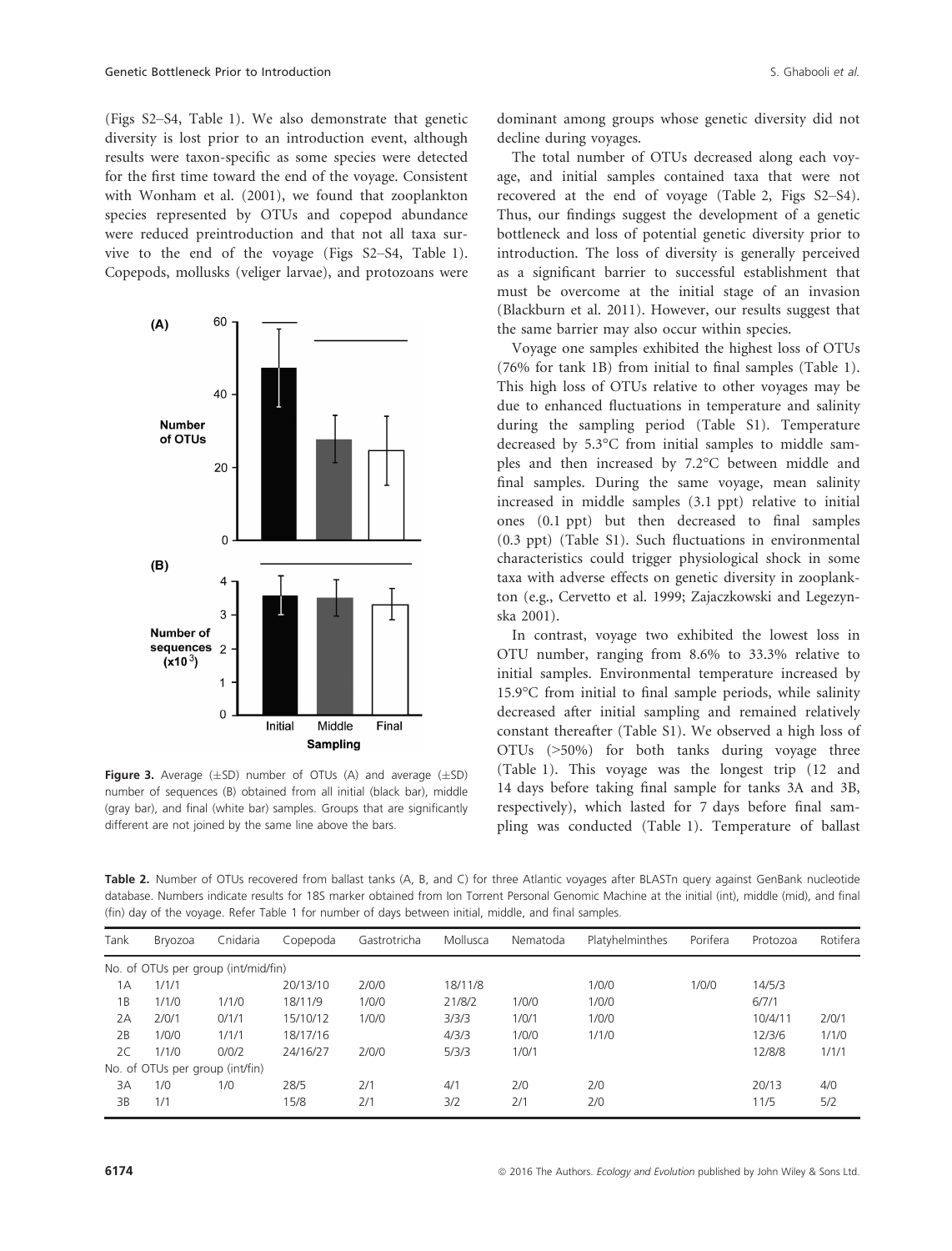

Figure 4. Average  $(\pm SD)$  number of OTUs (A) and average  $(\pm SD)$ number of individuals (B) for copepods obtained from all initial (black bar), middle (gray bar), and final (white bar) samples. Groups that are significantly different are not joined by the same line above the bars.

water decreased by 5.1°C and salinity increased during voyage three (Table S1). Based on the above, environmental factors in ballast tanks during each voyage appear to influence the rate at which OTUs were lost or, more rarely, gained. The appearance of some taxa or an increase in their OTU number in final samples could be the result of random sampling errors (Olenin et al. 2000) or population growth (Gray and MacIsaac 2010) during the voyage, perhaps from hatching of dormant stages (Briski et al. 2010, 2011).

The total number of copepods decreased along all voyages. Voyage three—the longest trip—exhibited the highest loss of individuals at about 98%. In voyage one, more than 80% of copepods were lost in final samples. However, voyage two exhibited the lowest loss in number of copepods. A conceptual model developed by Briski et al. (2014) suggests that factors such as the length of transport and taxon-specific survival could affect the magnitude of change in zooplankton community of ballast tanks.

A number of studies have investigated common errors associated with Ion Torrent PGM data, including erroneous insertions/deletions (i.e., indels) (Loman et al. 2012; Quail et al. 2012). Indels introduced by inaccurate flow calls appear at a rate of 1.38% in PGM data (e.g., Bragg et al. 2013). There exist a growing number of algorithms to minimize these errors for downstream analyses (Yeo et al. 2012; Flynn et al. 2015). However, much improvement is required to increase the efficiency of these methods. Effects of such errors are more pronounced when NGS data are used for polymorphism studies (Bragg et al. 2013). We used the UPARSE pipeline (Edgar 2013), which promises to produce the most accurate number of OTUs. In this method, OTUs are produced with ≤1% incorrect bases versus >3% generated by other methods (e.g., Mothur, QIIME) which tend to overestimate OTU number (Edgar 2013). Even though the UPARSE method might not represent the exact number of OTUs present in each sample, it appears to be among the most reliable methods currently available for such analyses (Edgar 2013; Flynn et al. 2015).

Results from BLAST may not be fully accurate in part due to a lack of online sequence references for particular taxonomic groups (Briski et al. 2016). Moreover, studies have shown that some groups of zooplankton—such as copepods and rotifers—form species complexes that are poorly defined taxonomically (e.g., Lee 2000; Gomez et al. 2002). We acknowledge that the number of sequences might not directly correspond to the number of propagules in ballast water (Weber and Pawlowski 2013; Flynn et al. 2015), as multiple divergent amplicons can be produced from a single individual or closely related taxa might be joined into one OTU. Therefore, our results are based upon genetic composition of the zooplankton community in the ballast water and do not fully correspond to the actual abundance of species. However, results from the abundance of copepods were in agreement with the genetic composition of zooplankton found in our ballast tanks.

In conclusion, this study highlights the possible creation of population bottlenecks prior to introduction of NIS to a novel environment, with about 50% of copepods lost prior to discharge of ballast water. It appears that population loss caused the attenuation of OTUs in final samples. Therefore, our findings highlight that events that occur prior to introduction may influence genetic diversity of newly introduced populations, which, in turn, could affect subsequent establishment success.

### Acknowledgments

We thank FEDNAV for their cooperation in conducting the sampling. Qureshi S. helped with sampling ballast tanks. We are grateful for financial support from FED-NAV, NSERC Canadian Aquatic Invasive Species Network (CAISN) and NSERC Discovery grants and Canada Research Chairs to MEC and HJM, the 100-Talent program from the Chinese Academy of Sciences to AZ, Alexander von Humboldt Foundation Sofja Kovalevskaja Award to EB and NSERC CREATE to SG.

# Conflict of Interest

None declared.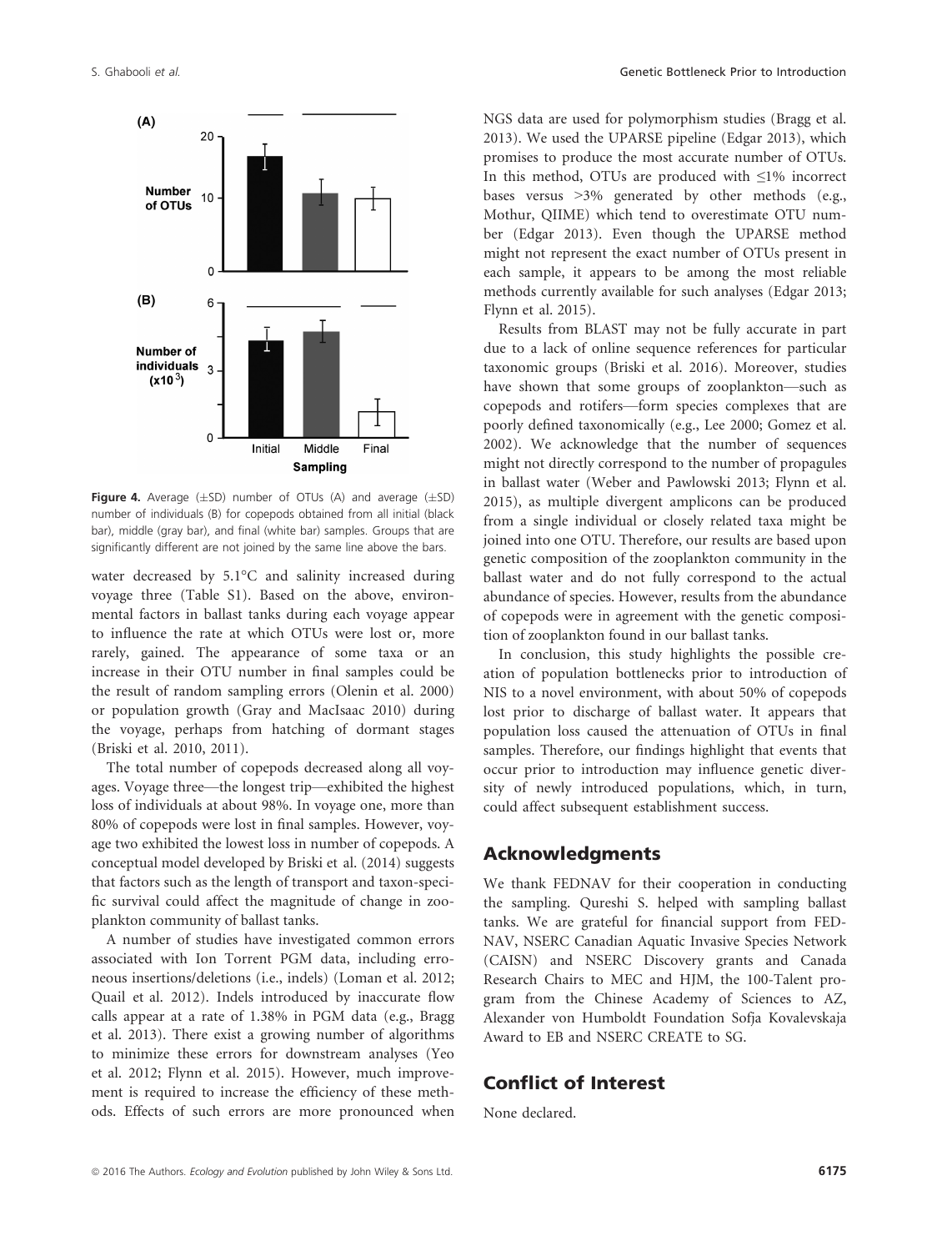# Data Accessibility

OTUs and their matching accession numbers for each sample: Dryad doi: [10.5061/dryad.77sr0.](info:doi/10.5061/dryad.77sr0)

### References

- Barrett, S. C. 2015. Foundations of invasion genetics: the Baker and Stebbins legacy. Mol. Ecol. 24:1927–1941.
- Blackburn, T. M., P. Pyšek, S. Bacher, J. T. Carlton, V. Jarošík, R. P. Duncan, et al. 2011. A proposed unified framework for biological invasions. Trends Ecol. Evol. 26:333–339.
- Blackburn, T. M., J. L. Lockwood, and P. Cassey. 2015. The influence of numbers on invasion success. Mol. Ecol. 24:1942–1953.
- Bragg, L. M., G. Stone, M. K. Butler, P. Hugenholtz, and G. W. Tyson. 2013. Shining a light on dark sequencing: characterising errors in Ion Torrent PGM data. PLoS Comput. Biol. 9:e1003031.
- Briski, E., S. A. Bailey, M. E. Cristescu, and H. J. MacIsaac. 2010. Efficacy of 'saltwater flushing' in protecting the Great Lakes from biological invasions by invertebrate eggs in ships' ballast sediment. Freshw. Biol. 55:2414–2424.
- Briski, E., S. Ghabooli, S. A. Bailey, and H. J. MacIsaac. 2011. Assessing invasion risk across taxa and habitats: life stage as a determinant of invasion success. Divers. Distrib. 17:593–602.
- Briski, E., S. A. Bailey, O. Casas-Monroy, et al. 2013. Taxonand vector-specific variation in species richness and abundance during the transport stage of biological invasions. Limnol. Oceanogr. 58:1361–1372.
- Briski, E., F. T. Chan, H. J. MacIsaac, and S. A. Bailey. 2014. A conceptual model of community dynamics during the transport stage of the invasion process: a case study of ships' ballast. Divers. Distrib. 20:236–244.
- Briski, E., S. Ghabooli, S. A. Bailey, and H. J. MacIsaac. 2016. Are genetic databases populated enough to detect non-indigenous species? Biol. Invasions 18:1911–1922 (submitted).
- Brown, E. A., F. J. J. Chain, T. J. Crease, H. J. MacIsaac, and M. E. Cristescu. 2015. Divergence thresholds and divergent biodiversity estimates: can metabarcoding reliably describe zooplankton communities? Ecol. Evol. 5:2234–2251.
- Cervetto, G., R. Gaudy, and M. Pagano. 1999. Influence of salinity on the distribution of Acartia tonsa (Copepoda, Calanoida). J. Exp. Mar. Biol. Ecol. 239:33–45.
- Chao, A. 1984. Non-parametric estimation of the number of classes in a population. Scand. J. Stat. 11:265–270.
- Chao, A., and T. J. Shen (2003) User's Guide for Program SPADE (Species Prediction And Diversity Estimation). Updated August 2008.<http://chao.stat.nthu.edu.tw/>.
- Chao, A., and T. J. Shen. 2006. SPADE version 3.1. [http://](http://chao.stat.nthu.edu.tw/) [chao.stat.nthu.edu.tw/.](http://chao.stat.nthu.edu.tw/)
- Colautti, R. I., and J. A. Lau. 2015. Contemporary evolution during invasion: evidence for differentiation, natural selection, and local adaptation. Mol. Ecol. 24:1999–2007.
- Colautti, R. I., I. A. Grigorovich, and H. J. MacIsaac. 2006. Propagule pressure: a null model for biological invasions. Biol. Invasions 8:1023–1037.
- Dlugosch, K. M., and I. M. Parker. 2008. Founding events in species invasions: genetic variation, adaptive evolution, and the role of multiple introductions. Mol. Ecol. 17:431–449.
- Dlugosch, K. M., S. R. Anderson, J. Braasch, F. A. Cang, and H. D. Gillette. 2015. The devil is in the details: genetic variation in introduced populations and its contributions to invasion. Mol. Ecol. 24:2095–2111.
- Edgar, R. C. 2013. UPARSE: highly accurate OTU sequences from microbial amplicon reads. Nat. Methods 10:996–998.
- Facon, B., B. J. Genton, J. Shykoff, P. Jarne, A. Estoup, et al. 2006. A general eco-evolutionary framework for understanding bioinvasions. Trends Ecol. Evol. 21:130–135.
- Flynn, J. M., E. A. Brown, F. J. J. Chain, H. J. MacIsaac, and M. E. Cristescu. 2015. Towards accurate molecular identification of species in complex environmental samples: testing the performance of sequence filtering and clustering methods. Ecol. Evol. 5:2252–2266.
- Gillis, N. K., L. J. Walters, F. C. Fernandes, and E. A. Hoffman. 2009. Higher genetic diversity in introduced than in native populations of the mussel Mytella charruana: evidence of population admixture at introduction sites. Divers. Distrib. 15:784–795.
- Gomez, A., M. Serra, G. R. Carvalho, and D. H. Lunt. 2002. Speciation in ancient cryptic species complexes: evidence from the molecular phylogeny of Brachionus plicatilis (Rotifera). Evolution 56:1431–1444.
- Gotelli, N. J., and G. L. Entsminger. 2006. EcoSim: null models software for ecology. Version 7. Acquired Intelligence Inc., and Kesey-Bear, Jericho, VT05465. <http://garyents-minger.com/ecosim.ht>.
- Gray, D. K., and H. J. MacIsaac. 2010. Diapausing zooplankton eggs remain viable despite exposure to openocean ballast water exchange: evidence from in situ exposure experiments. Can. J. Fish. Aquat. Sci. 67:417–426.
- Hajibabaei, M., S. Shokralla, X. Zhou, G. A. C. Singer, and D. J. Baird. 2011. Environmental barcoding: a next-generation sequencing approach for biomonitoring applications using river benthos. PLoS One 6:e17497.
- Jerde, C. L., A. R. Mahon, W. L. Chadderton, and D. M. Lodge. 2011. "Sight-unseen" detection of rare aquatic species using environmental DNA. Conserv. Lett. 4:150–157.
- Koskinen, M. T., T. O. Haugen, and C. R. Primmer. 2002. Contemporary fisherian life-history evolution in small salmonid populations. Nature 419:826–830.
- Kunin, V., A. Engelbrektson, H. Ochman, and P. Hugenholtz. 2010. Wrinkles in the rare biosphere: pyrosequencing errors can lead to artificial inflation of diversity estimates. Environ. Microbiol. 12:118–123.
- Lavergne, S., and J. Molofsky. 2007. Increased genetic variation and evolutionary potential drive the success of an invasive grass. Proc. Natl. Acad. Sci. USA 104:3883–3888.